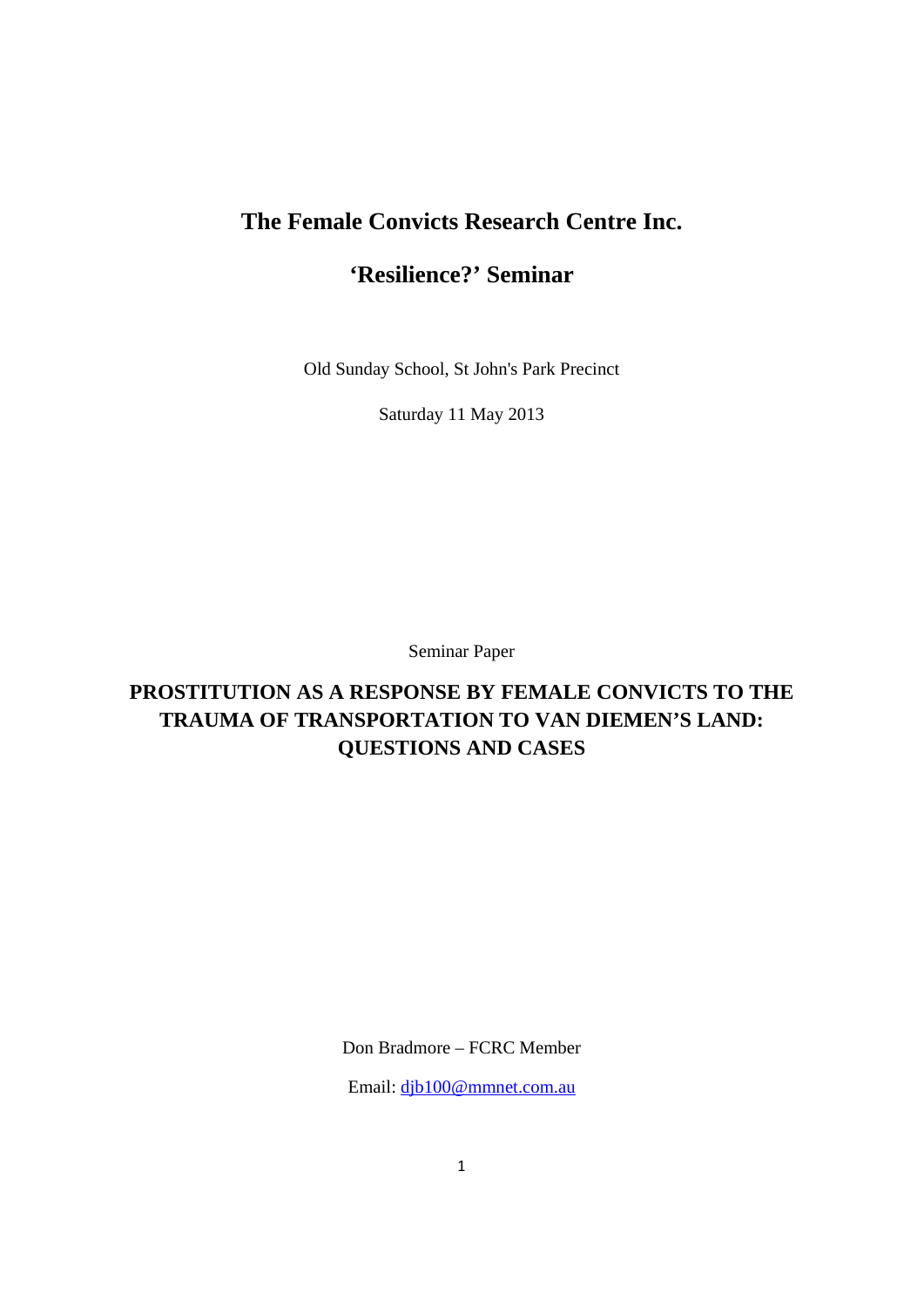# **PROSTITUTION AS A RESPONSE BY FEMALE CONVICTS TO THE TRAUMA OF TRANSPORTATION TO VAN DIEMEN'S LAND: QUESTIONS AND CASES**

(Don Bradmore, FCRC Member. Email: djb100@mmnet.com.au)

#### **Introduction**

Between 1804 and 1853, more than 12,000 females were transported to Van Diemen's Land. Most were from England, Scotland, Wales and Ireland – the vast majority of them young, ordinary working-class women. Although a fair proportion of them had had a previous conviction, their offences were mostly of a minor nature: petty theft, vagrancy, drunkenness and disorderly behavior. Most of the women were single. Some who had children were able to bring them but most were forced to leave them behind.

How did these women cope with the trauma of being wrenched away from family and friends with little hope of being able to be re-united with them ever again? How did they cope with having to live in the strongly male environment in which they now found themselves? (During the same period, 60,000 male convicts were transported to Van Diemen's Land where society was characterized by roughness, drunkenness and violence.)

Alexander (2010, p.63) observes that 'almost all commentators at the time saw female convicts as dreadful, worse behaved than men: rowdy, rebellious, disobedient, drunken, and far too free with their sexual favours.' While complaints such as these undoubtedly sprung from the fact that Victorian expectations for women's behavior were far higher than for men, the evidence suggests that most of the women soon married - and thereafter settled down to orderly, law-abiding lives.

Some women, however, continued to behave badly after arrival in Van Diemen's Land, reoffending in various, sometimes self-destructive, ways, including self-harm, violence, crime, drunkenness, disorderly behavior and prostitution.

Of particular concern in this paper are those women who turned to prostitution. To what extent were these women responding to the trauma ('emotional shock') of their transportation?

#### **Questions**

That prostitution occurred in convict-era VDL is not in itself remarkable, of course. To a greater or lesser degree, it has existed in every society from the beginning of time – and it probably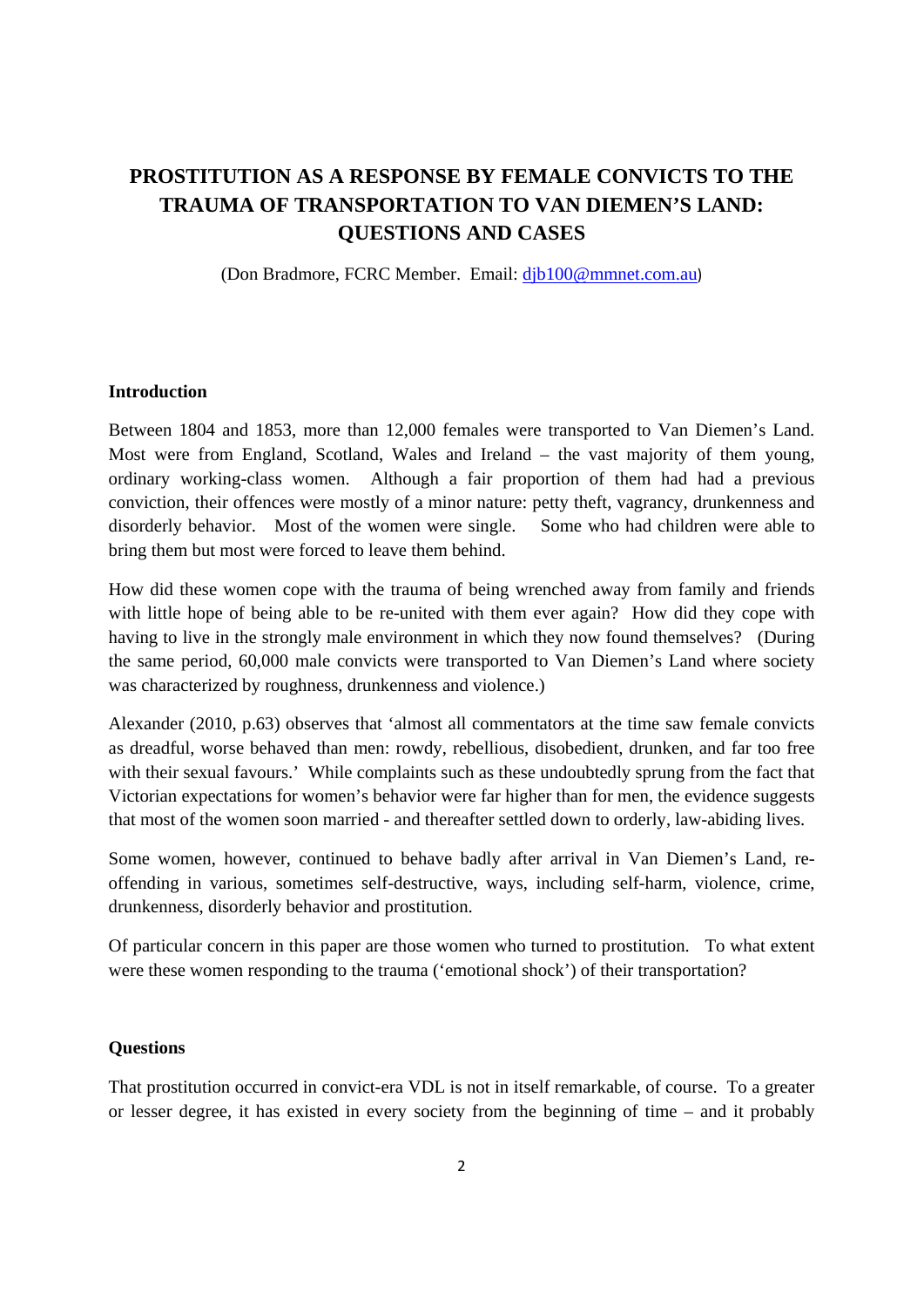always will. But what is intriguing is the debate over its actual extent and causes in convict-era VDL. This debate gives rise to several important questions:

- $\bullet$  How prevalent was prostitution in VDL in the first half of the C19<sup>th</sup>?
- Was prostitution more prevalent in VDL than in more settled and stable societies?
- What, if any, were the causes of, or reasons for, prostitution in VDL that were unique?
- To what extent can the prevalence of prostitution in VDL be linked directly to the trauma of transportation?

These are complex questions, and clear answers to any of them are unlikely to emerge during this brief seminar. However, raising the questions may help to clarify some of the issues that surround the debate and ultimately bring us closer to the truth. In the hope that their stories might throw light on the questions posed, this paper is illustrated – albeit briefly - with the cases of a number of women who are known to have engaged in prostitution after transportation.

## **How prevalent was prostitution in VDL in the first half of the C19th?**

At the outset, it should be noted that prostitution was not illegal in  $C19<sup>th</sup>$  England. No women were transported to VDL because they were prostitutes. However, many women who had been engaged in prostitution in England were transported for associated crimes such as theft and vagrancy.

Hence, it is fair to say that prostitution was quite prevalent, and certainly visible, in VDL in the convict era. Even a cursory glance at the offences listed on the conduct records of convicts and police reports in newspapers of the times – with their frequent mentions of 'houses of ill repute' and 'nymphs of the *pavé*' - confirms that.

But how prevalent is 'quite' prevalent? And is the assessment of many observers that these were days of widespread moral degeneracy fair?

One difficulty in dealing with this matter soon becomes apparent. As Babette Smith (*Australia's Birthstain,* 2008, p.241) points out*,* prostitution is frequently in the eye, or the suspicious mind, of the beholder. In this vein, James Boyce (*Van Diemen's Land,* 2008, p.128) asks whether the open relationship of David Collins, VDL's first Lt.-Governor, with Ann Yeates and later with Margaret Eddington, can be seen as moral degeneracy? To what extent can the relationship of William Sorell, Lt-Governor of VDL (1817-1824) with Mrs Louisa Kent be seen as depravity? To what extent can the relationship of Capt John Bowen, the commander of the first settlement on the Derwent, with Martha Hayes be seen as immorality? Boyce (2008) maintains that these relationships were 'more akin to serial monogamy than degraded vice' and believes that they better reflect the moral norms of the times.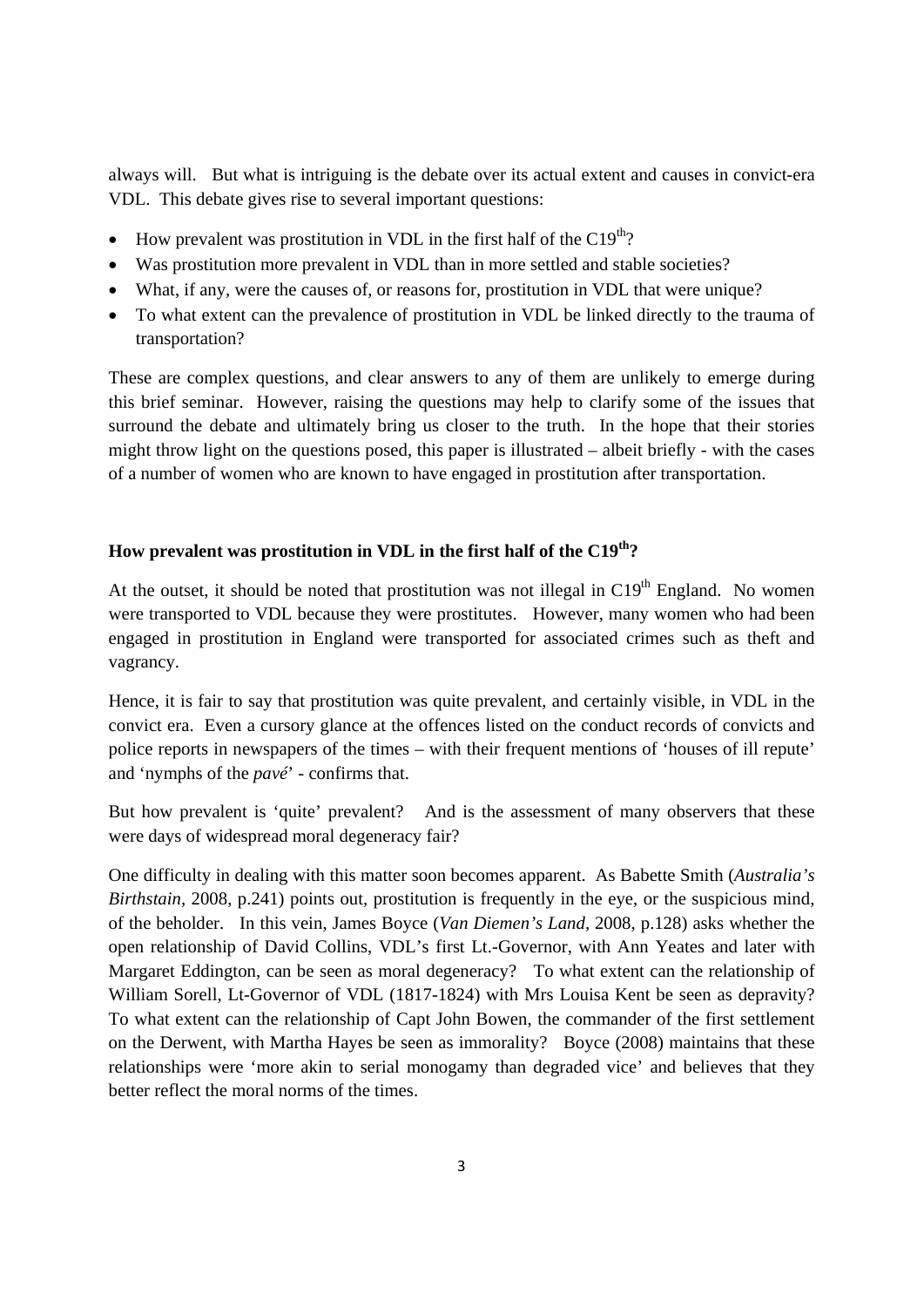Boyce (2008) argues that 'much of the condemnation … of Van Diemen's Land has its origin in the evangelical revival of  $C19<sup>th</sup>$  Britain with its rigid belief in the evils of sex outside marriage, whereas society in VDL reflected the values of an earlier era – the late  $C18<sup>th</sup>$  – which had quite a different set of norms.' Even the Rev. Robert Knopwood, who went to VDL from Port Philip with Collins as chaplain in 1803, turned a blind eye to couples who lived together without marrying. His view, like that of like-minded authorities, appears to have been that it was better for men and women, many of whom had been torn from their partners in England without hope of re-union, to live together openly as husband and wife rather than to resort to a more secretive and degraded lifestyle.

Boyce (2008) observes that one modern historian (Southerwood, 1986) wrote of Van Demonian society as 'a 'great mass of vice and corruption', and that another (O'Farrell, 1969) argued that 'the moral tone of the settlement was appallingly low; every kind of immorality thrived'. Boyce (2008) quotes Lloyd Robson (*A History of Australia, Vol. 1*, 1985) who believed that 'convicts and officers lived in a sort of moral anarchy'. Anne Summers (*Damned Whores and God's Police*, 1975, p. 267) quotes Lt. Ralph Clark, an officer of the NSW marines, who, when he saw the female convicts of *Lady Juliana* disembarking in Sydney in 1790 exclaimed: 'No, no – surely not! - not more of those damned whores! Never have I known worse women!'

'Almost all commentators at the time,' writes Alison Alexander (*Tasmania's Convicts*, 2010, p.63), 'saw female convicts as dreadful, worse behaved than men; rowdy, rebellious, disobedient, drunken, and far too free with their sexual favours.' Men were allowed their little foibles; women were expected to be chaste.

Boyce (2008, p.108) maintains that John Pascoe Fawkner, himself the son of a convict, was 'one of the few commentators to put the moral character of early Van Diemen's Land in context'. His view that 'the prevalence of so much good moral conduct in the face of all this evil' seems to be a balanced one, thinks Boyce.

Summers (1975) has argued that women in the Australian colonies were stereotyped by a maledominated society as either 'damned whores', whose role was to satisfy men's sexual urges, or as 'God's police', who, as prim and proper wives, were responsible for keeping men morally upright. Although she perpetuates the notion that many women fell easily into prostitution, she shifts the blame for this situation to men. Earlier commentators had blamed the women themselves.

Taking a more psychological approach, Miriam Dixson (*The Real Matilda*, 1976) postulated that the convict societies of early Australia had given women a 'crippled self-image' of themselves. Victimised and castigated, they internalised the images that society had given them, developing low self-esteem – a form of self-harm - and self-loathing. Defined as outcasts, many became outcasts, often acting aggressively and reinforcing their prostitute image.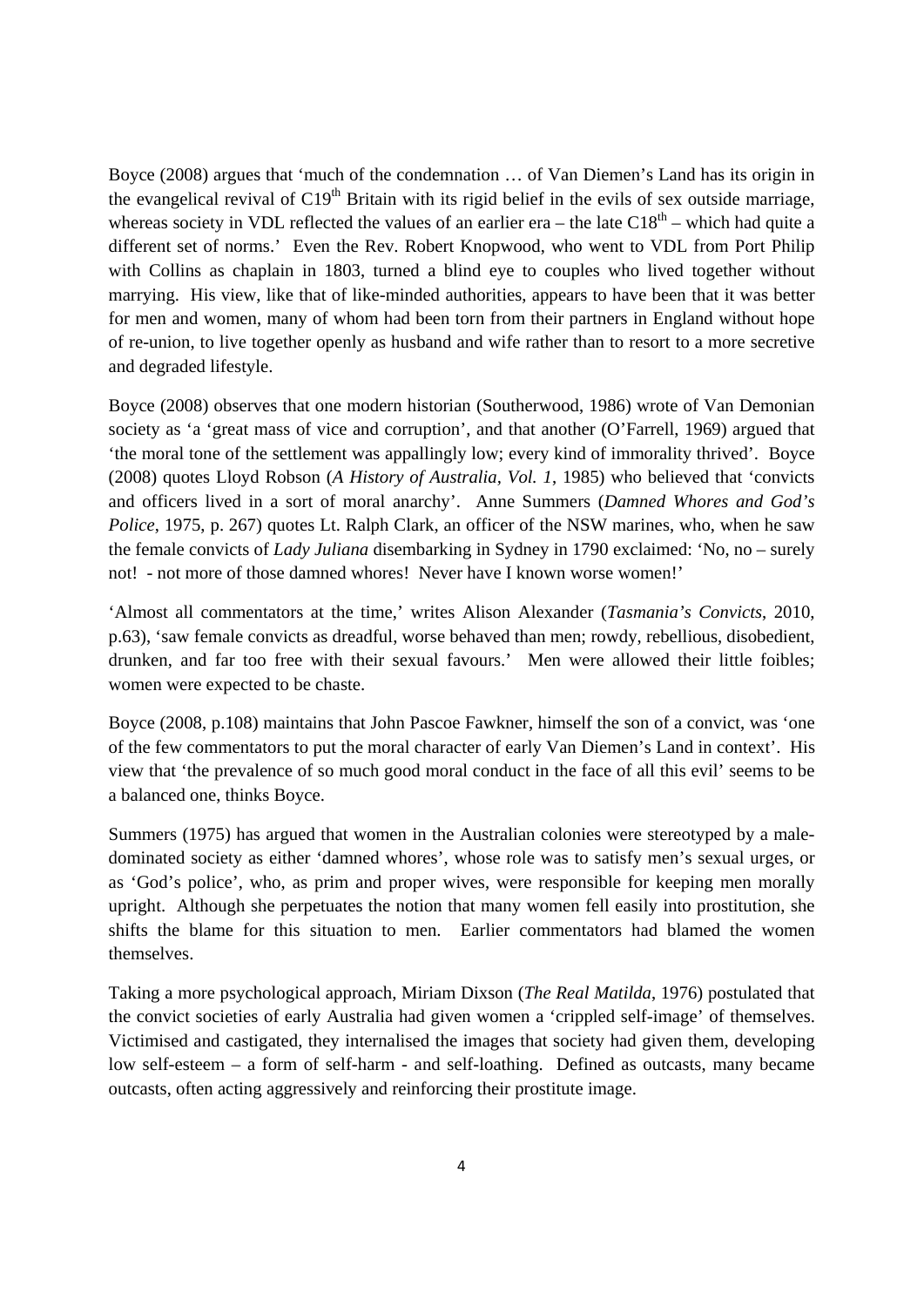Reconciling these disparate views is difficult. Perhaps the best that can be said within the scope of this short paper is that the prevalence of prostitution in convict-era VDL needs to be considered more closely – and in the context of the age in which it occurred.

## **Was prostitution more prevalent in VDL than in more settled and stable societies?**

According to historian Judith Walkowitz of Johns Hopkins University, a 19th century European city would commonly have had one prostitute per 36 inhabitants, or one for every twelve adult males. (http://www.english.uwosh.edu/roth/Prostitution.htm)

In London in the 1840s, the Police Department claimed that there were 7,000 prostitutes there while the Society for the Suppression of Vice put the figure at about 80,000. Scholars believe that the Society's guess might be closer to the truth. In 1841, Greater London had a population of two million which, by Walkowitz's reckoning, would yield 55,000 prostitutes.

According to figures published by the Parliament of Tasmania in 2010, the total population (free settlers and convicts) in 1853 was 65,000. By Walkowitz's reckoning again, this would mean that 1,800 prostitutes might be expected to have been working there.

Alexander (2010, p.22) analysed the conduct records of a sample of 5048 VDL convicts, with the ratio of men to women the same as the total number of convicts, finding that one per cent of the women were called prostitutes and that another 22 per cent admitted to having been 'on the town', which usually meant working as a prostitute. As the total number of female convicts transported to VDL was just over 12,000, about 2,500 of them might have had some experience of prostitution before arrival, not all of whom would have offended in that way in the colony. These figures seem to suggest that the prevalence of prostitution in VDL was roughly in line with that of other European cities, including London.

## **What, if any, were the unique causes of, or reasons for, prostitution in convict-era VDL?**

In a recent study of prostitution in Scotland (Macleod et al, "Challenging Men's Demand for Prostitution in Scotland", Women's Support Project, 2008), 417 respondents suggested 23 main categories of cause or reason:

| • Poverty (debt, no recourse to public funds)                   | $(62$ mentions) |
|-----------------------------------------------------------------|-----------------|
| • Addiction (alcohol/drugs)                                     | (57)            |
| • Coercion (pressure or force by partner, trafficking)          | (48)            |
| • Childhood abuse or neglect (most commonly child sexual abuse) | (35)            |
| • Lack of alternatives (no skills, poor education)              | (29)            |
| • Homelessness                                                  | (25)            |
| • Family history of prostitution (learned behavior)             | (16)            |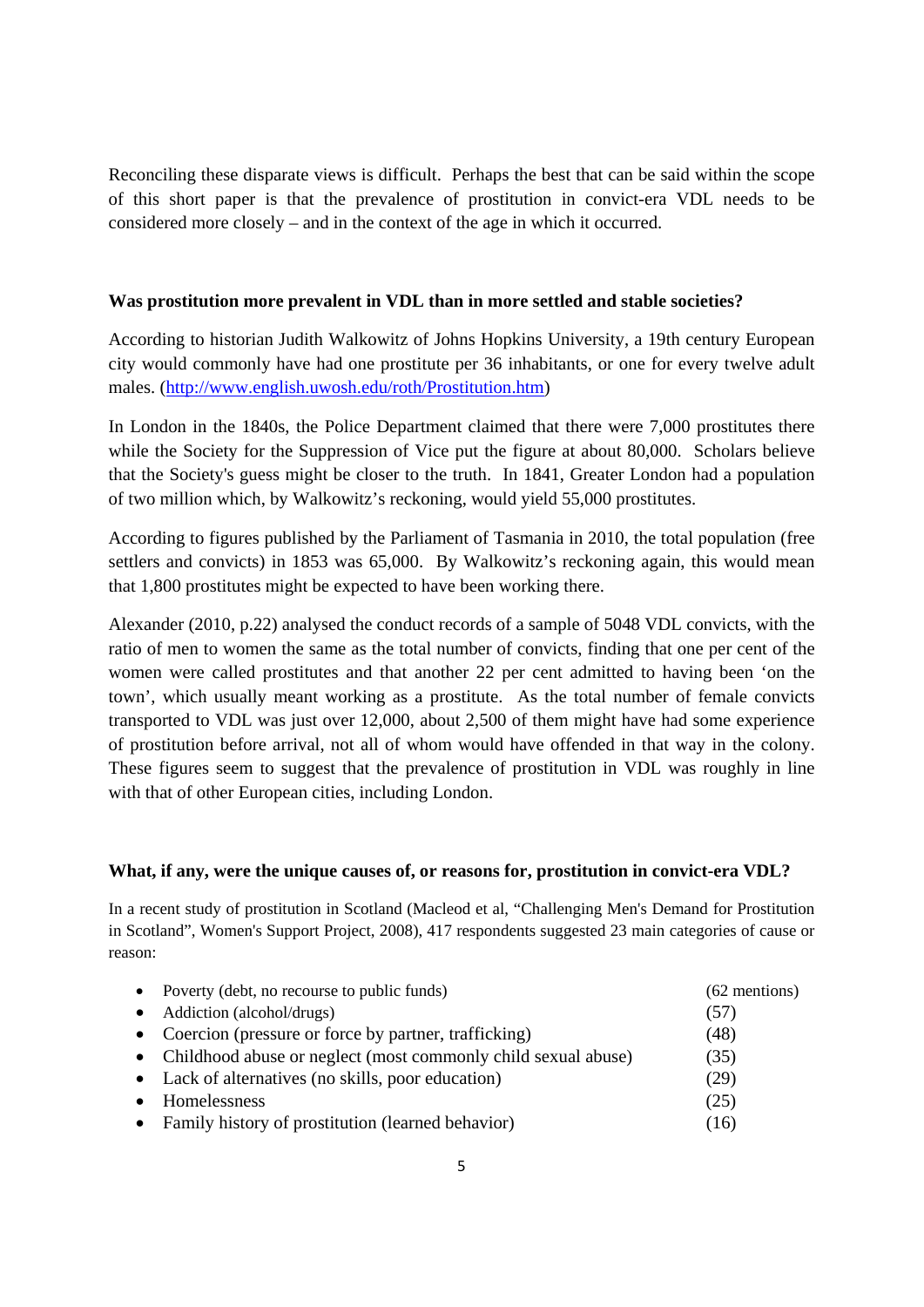| Lack of self-esteem (a form of self-harm)                           | (16) |
|---------------------------------------------------------------------|------|
| Peer pressure ('in with the wrong crowd')                           | (14) |
| Hope for a better life (status, giving children better opportunity) | (14) |
| Demand (by men)                                                     | (13) |
| Attitude of public (cultural acceptance, historical attitudes)      | (10) |
| Family breakdown                                                    | (9)  |
| Miscellaneous (reclaiming control, turning the tables, etc)         | (9)  |
| Mental health issues                                                | (9)  |
| Easy money                                                          | (8)  |
| Survival                                                            | (8)  |
| Lack of support networks (isolation, etc)                           | (8)  |
| Power imbalance (abuse of power, social inequality, men have money) | (7)  |
| Need for love and affection (loneliness, boredom)                   | (6)  |
| Lack of deterrent (criminal justice system response)                | (5)  |
| Media glamorisation                                                 | (4)  |
| Learning disability                                                 | (3)  |

While this study – and those comparable – have 'poverty' (economic necessity?) at the top of the list, it is simplistic to imagine that any one of these is the sole cause of, or reason for, women turning to prostitution. Undoubtedly, there are multiple factors in individual cases.

Although it is possible to suggest other causes and reasons (e.g., Karkov, 2012, cites 'sexual curiosity' as a leading cause), it seems likely that this list covers the vast majority of the causes of, and reasons for, prostitution in VDL.

However, in looking for causes and reasons that were *unique* in convict-era VDL, observers have given much attention to the gender imbalance in the infant colony. Smith (2008, p. 208), for instance, refers to the Select Committee established in England in 1812 to enquire into aspects of transportation. Noting that the Committee spent much time discussing prostitution, she quotes from its final Report:

 *Your Committee feel … that the women sent out are of the most abandoned description, and that in many instances they are likely to whet and encourage the vices of men … Much misery and vice are likely to prevail in a society in which the women bear no proportion to the men … To this, in great measure, the prevalence of prostitution is reasonably to be attributed.* 

The Report of a second Select Committee (Molesworth, 1837) established in England to investigate the management of convicts delivered a similar devastating condemnation of the convict women sent to the Australian colonies:

*… all of them, with scarcely an exception, [are] drunken, abandoned prostitutes; and even were any of them inclined to be well-conducted, the disproportion of the sexes in the penal colonies is so great, that they are*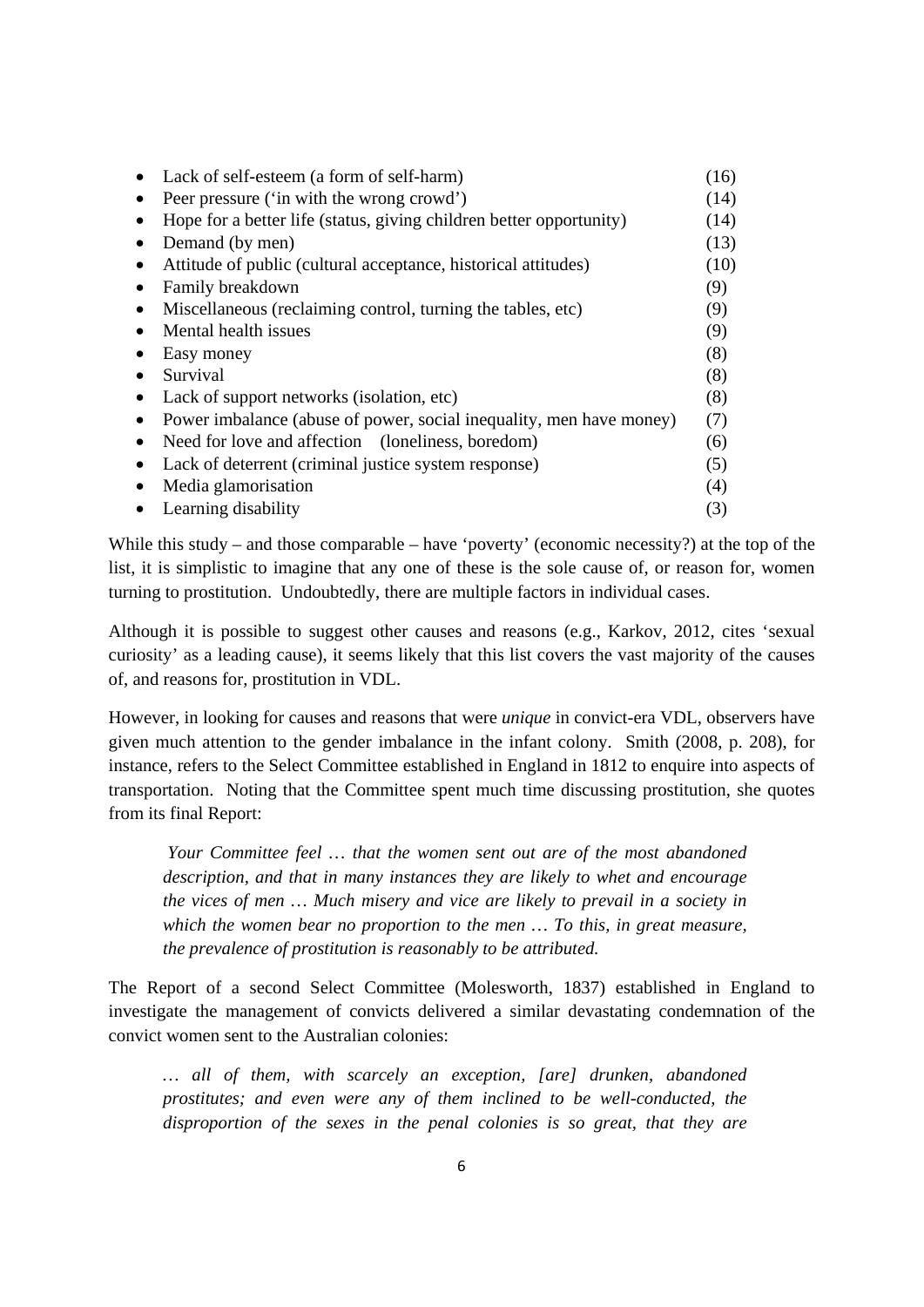*exposed to irresistible temptations … they are not uncommonly employed as public prostitutes.* 

Today, however, many would argue that the disproportion of the sexes in VDL was not in itself a cause of, or reason for, the extent of prostitution there but, rather, a condition in which the causes and reasons suggested in the list above, and elsewhere, were able to exist. It was very much a patriarchal society. Most women lived in economic subjugation, their skills often overlooked and their productive capacity and output largely ignored. .

## **To what extent can the prevalence of prostitution in VDL be linked directly to the trauma of transportation?**

It seems reasonable to assert that many of the women who turned to prostitution in VDL might have led very different lives had they not been transported. But to what extent was their prostitution a response to the trauma of prostitution? Is a direct link evident? An examination of the lives of some women who were charged with prostitution offences in VDL might help to answer these questions.

#### **CASE 1: Johanna Lynch (***Janus/Princess Charlotte***, 1820)**

At the age of 21, she was convicted of the theft of 'two cloaks and a petticoat', the property of her employer, in her native Co. Waterford, Ireland. She was put aboard *Janus* which reached Sydney with its cargo of 104 women – about half English, half Irish - on 3 March 1820. Quizzed after disembarkation, all of the women reported that they had been well treated. But it soon became apparent that this might *not* have been the case when two of the women were found to be pregnant. One claimed that the master of the ship was responsible for her condition, the other that it was his chief mate. Both women admitted that that they had spent much time in the cabins of these men and that they had lived willingly in 'a state of prostitution' with them during the voyage.

A subsequent inquiry, ordered by Gov. Macquarie, found that the master, his mate and others of the crew had been guilty of 'gross impropriety' and that they had made 'insufficient exertions' to prevent the licentious behavior that had occurred. Evidence was given also that many of the women 'were as determined to communicate with the sailors as they themselves were' with the women.

Although a number of women were named at the inquiry, Johanna was not among them. In fact, two Catholic priests who came out as passengers on *Janus* swore that none of the Irish women had participated in any way in what had occurred. Nevertheless, for some of the younger and more vulnerable women aboard, it must have been a terrifying experience. Although little is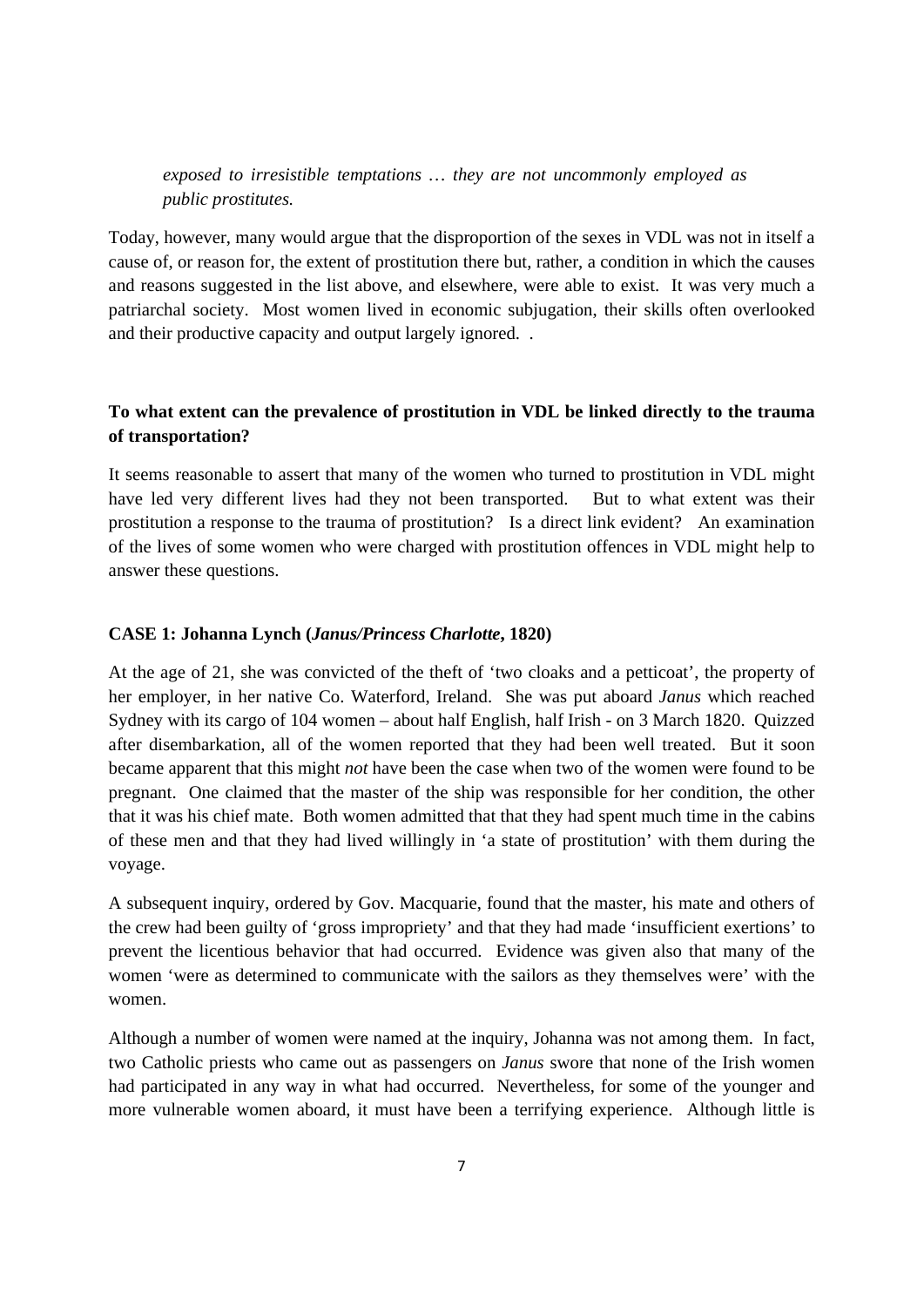known about Johanna's life before transportation, she seems to have had no previous convictions and to have led a blameless life.

Within weeks, she and a number of the other women were transferred to Hobart. Shortly after her arrival there, she was cohabiting with a convict by the name of Cavanagh, well known to police as a 'dangerous ruffian'. By early 1826, she had given birth to three children by him.

At this point, her life might have continued to go well. But, in May 1826 Cavanagh was killed, foolishly and needlessly, in a street fight and her life spiralled out of control. The Hobart census of 1826 lists her three children among those in Hobart 'having only a mother living'. A notation beside their names reads: 'Mother a prostitute'. During the next fifteen years she was charged with a range of offences from drunkenness and theft to being the maintainer of a 'bawdy house'. She was gaoled frequently. She died after a lingering illness in October 1841. She was 43 years old.

Why had her life taken the course it had? Why did she choose prostitution? Could she not have chosen a different path? Was it economic necessity? Was there no other way to provide for her chidren after her husband's untimely death? Alexander (2010, p.63) makes the point that female convicts had some advantages that their male counterparts did not; there were fewer of them and there was a great demand for them in their traditional roles as wives and domestic servants.

Had the *Janus* experience shown her that prostitution offered better protection and the promise of favours – as, indeed, it had for the women who had shared the cabins of the master and his mate? Was it alcohol addiction?

## **CASE 2: Ellen Wilson (***Arabian***, 1847)**

She was 60 years of age when she arrived in VDL. A widow and the mother of three children, she had been convicted in Cork, Ireland, for the theft of a shirt, and sentenced to transportation for seven years. She had been convicted previously for stealing potatoes. Her gaol report describes her as 'quiet'. A housemaid, she was 5 feet 1¼ inches tall with black hair, a sallow complexion and a large nose and mouth. A notation on her conduct record reads: 'Very much wrinkled'.

On 20 March 1848, she was found guilty of 'being in a Water Closet with a man for an immoral purpose' and sentenced to three months hard labour at the Hobart Female Factory. On 21 May 1848, she was given a ticket-of-leave. In September 1848, she was sentenced again, this time for 'neglect of duty', an offence for which she served another four months hard labour. Thereafter, she slipped from the pages of history.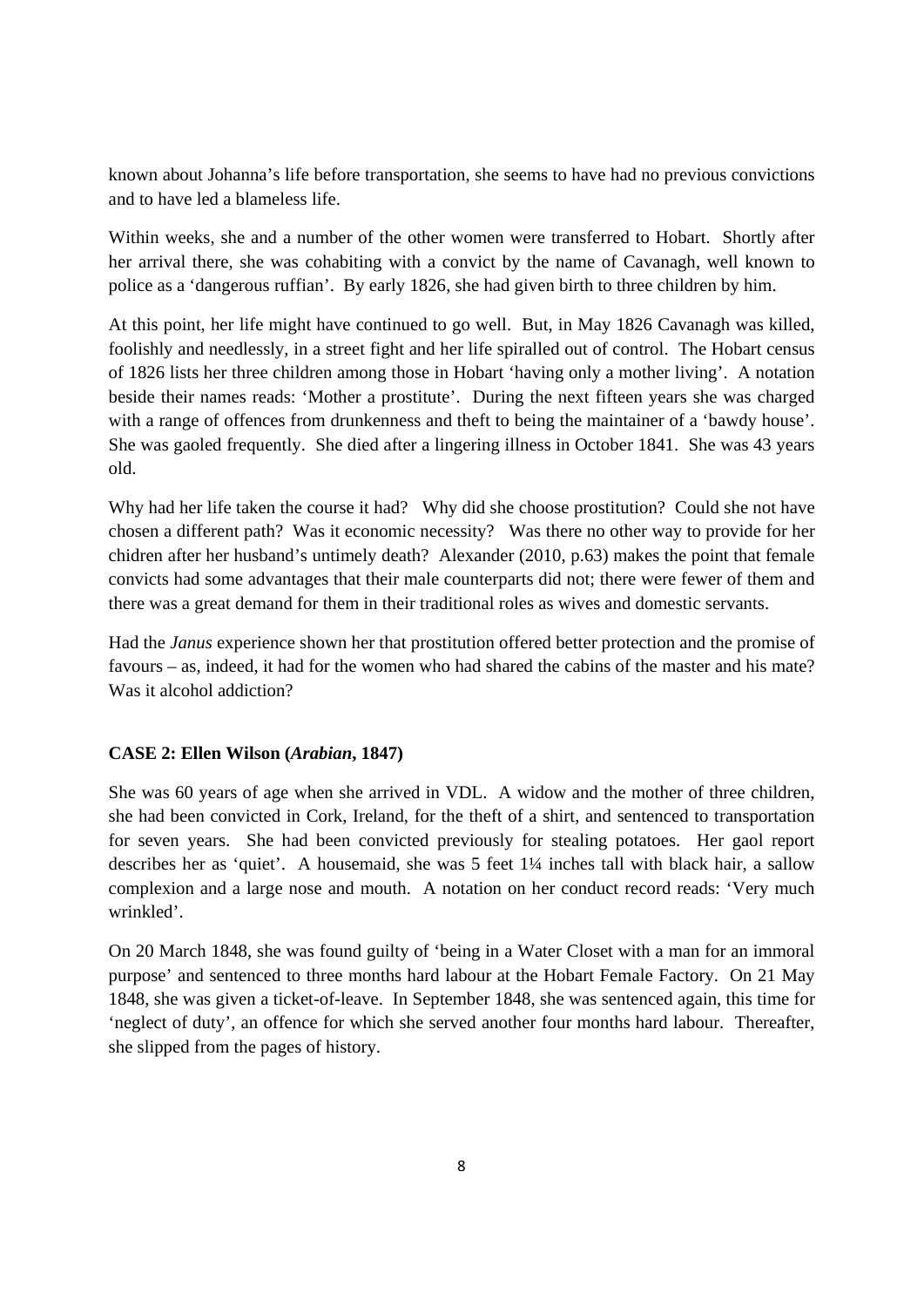How can her 'immoral' act be accounted for? Was it a response to the trauma of transportation? Was it economic necessity in her case? (The charge of 'neglect of duty' suggests that she was employable.) Easy money? Loneliness? Lack of self-esteem? A combination of these?

#### **CASE 3: Bridget Murphy (***Arabian***, 1847)**

Convicted of larceny in Kerry, Ireland, for the theft of a cloak and sentenced to transportation for seven years, she was 20 years old and single when she arrived in VDL. A country servant, she was described as being 5'5" tall, with a 'large head', a 'large sharp nose' and a 'large mouth which she keeps half-open'.

Possibly un-assignable because of her appearance and attitude, she spent most of the early years of her servitude at Brickfields, Cascades FF, Hobart FF and on the hulk 'Anson'. Her only brief assignment – in early 1852 – lasted two weeks. Her conduct record lists a string of offences – most involving disorderly conduct, indecent language and assault - between the time of her arrival and the granting of her ticket-of-leave in 1851; she was gaoled with hard labour frequently. She was gaoled twice in  $1852 -$  first for 'disturbing the peace by fighting' and later for being 'out after hours'. In 1853, after being freed 'by servitude', her offences continued. In 1863, she was gaoled for being 'idle and disorderly'.

In 1864, she was convicted of being a 'common prostitute' and sent to gaol for another month. In March 1877, now living at Westbury under the name 'Brewer' – although there is no record of her having married - she was gaoled again for being 'idle and disorderly'. Her last recorded offence was in February 1877 when, at Launceston and using the names 'Brewer' and 'Hempby', she was gaoled for 'vagrancy'. The date of her death is unknown.

Is low self-esteem sufficient to account for Bridget's wayward lifestyle? Would her life have been different had she not been transported? Was she responding to the trauma of transportation in the way she conducted herself, or was she simply what some people today might call a 'hard nut'?

#### **CASE 4: Anne Burnes (***Greenlaw***, 1844)**

She was 19 years old when she arrived in VDL, having been convicted in Ireland of stealing a surplice from a church and sentenced to transportation for seven years. She admitted to having had a previous conviction for 'stealing clothes' and to having been 'on the town' for two years. She was 5'2" tall, with a small nose and mouth and a 'freckled' complexion.

A nursemaid, she was assigned to a settler upon arrival but sentenced to a month's gaol in 1846 when she was discovered 'under a shed with Constable Wicks for an improper purpose'. Later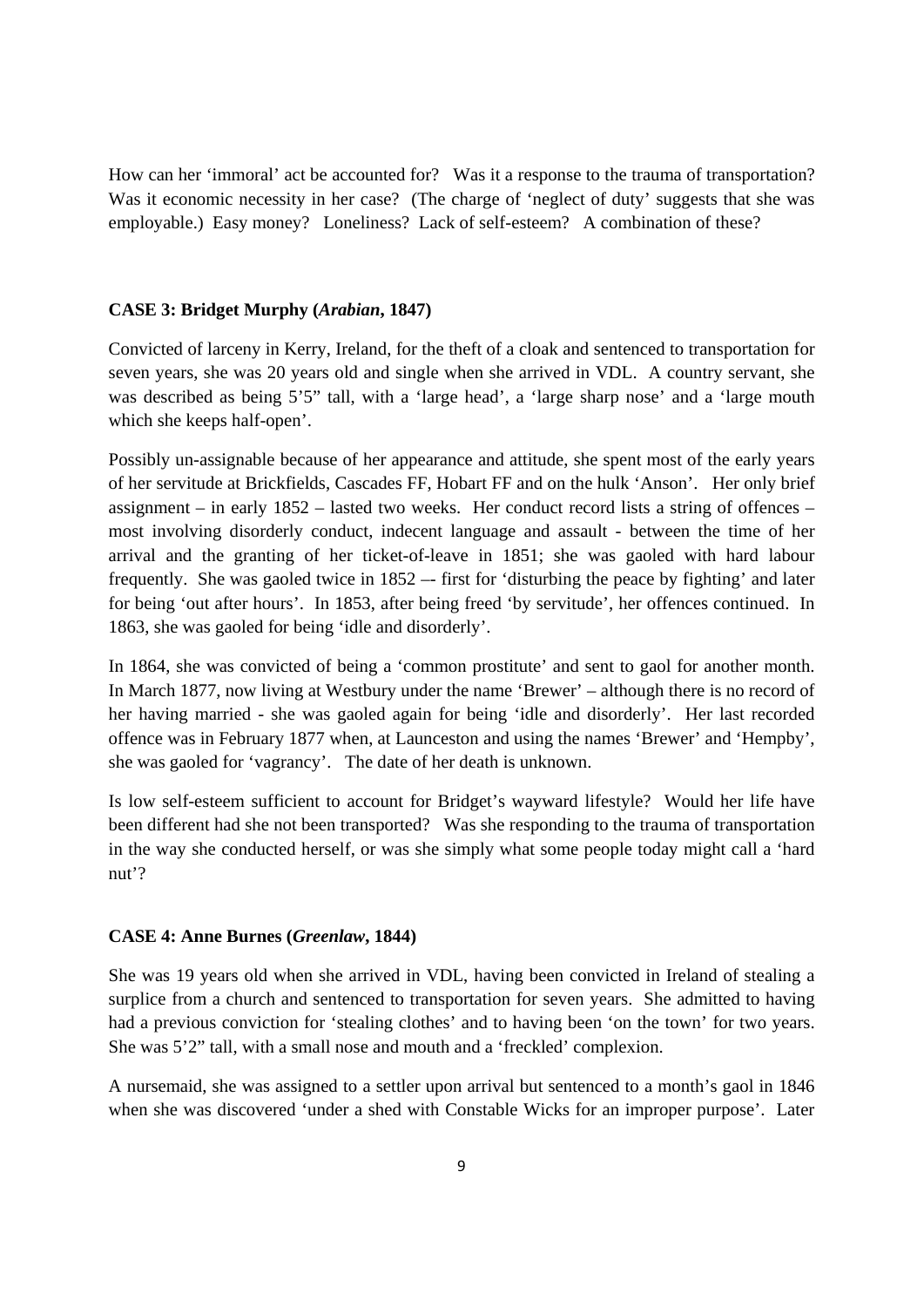that same year, and again the following year, she was charged with 'absconding' and served time in the Launceston Female Factory. In 1847, she was sentenced to 14 days solitary confinement for 'insolence'.

In early 1848, she married a 27 year-old ex-convict at Longford and, for some years, appears to have stayed out of trouble. However, after moving to Melbourne with her husband in the early 1860s, her difficulties resurfaced. In March 1863, she was arrested and charged with 'disorderly conduct' when she and her husband 'brought their matrimonial differences under the notice of the public in Lt. Bourke Street.' Although she was excused without penalty, her husband was fined six shillings for the incident. Two years later, still in Melbourne, she was fined ten shillings when arrested for 'disorderly conduct', this time as a prostitute. Her last recorded offence was in 1869 when she was again fined ten shillings for 'insulting behaviour'. Nothing is known of her life after this time.

It's interesting to note that Ann's first conviction for prostitution did not occur until after she had been in VDL for nearly twenty years. Can it be seen as a response to the trauma of transportation? Is it not more likely that it was a response to the unsatisfactory, and possibly abusive, relationship with her husband?

### **CASE 5: Ann Green (***St Vincent***, 1850)**

When she was arrested for drunkenness in September 1864, a police report which appeared in *The Cornwall Chronicle*, Launceston, noted that she was 'a very old offender who has, for the past 5 or 6 years, been doing 9 months out of every 12 in gaol'.

She had been convicted for stealing a watch in her native London in 1849. She had admitted to two previous convictions for felonies and five for drunkenness, disorderly behavior and indecent conduct. A house servant, she was 4'11¼" tall and of swarthy complexion. She had a large mole on her chin.

From the time of her first arrival she was in trouble with the law. Between April 1850 and October 1854, she had been arrested nine times for offences including disobedience of orders, drunkenness, being absent without leave, using threatening language, out after hours and insolence. She had been sent to the Cascades Female Factory to serve time with hard labour on each occasion.

In 1854, a convict by the name of Thomas Earnest applied for permission to marry her, but no record of the marriage actually having taken place has been found. Nevertheless, the years between 1854 and 1860 appear to have been calm ones for her. In 1856, she was granted her Certificate of Freedom.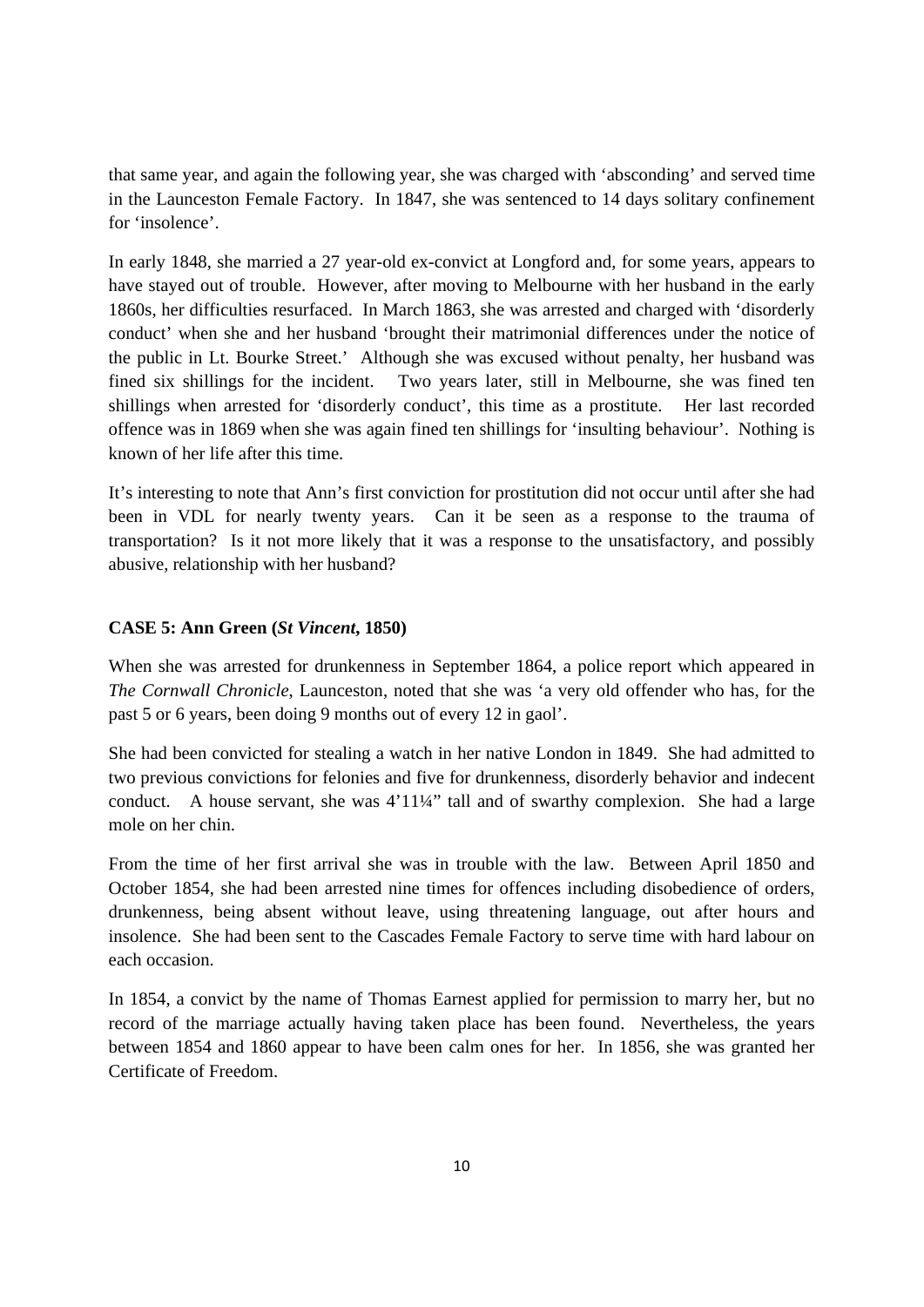But in 1860, she was arrested in Campbell Town and charged with being a common prostitute and sent to gaol with hard labour for three months. For the same offence she was arrested in 1861, and served another two months in detention. Her last recorded conviction was in 1865, this time for being idle and disorderly.

Was her apparent addiction to alcohol the main reason for her unruly behavior?

### **Conclusion**

In this brief examination of the lives of only five female convicts, there is inconclusive evidence to assert positively that there is a strong and direct link between prostitution and the trauma of transportation.

Rather, it seems likely that there were multiple causes or reasons: the social conditions from which the women came, their previous 'on the town' experience (in some cases), alcoholism, low self-esteem, loneliness, physical and mental abuse by a partner, poverty, economic subjugation and others – all indubitably compounded by the trauma of transportation.